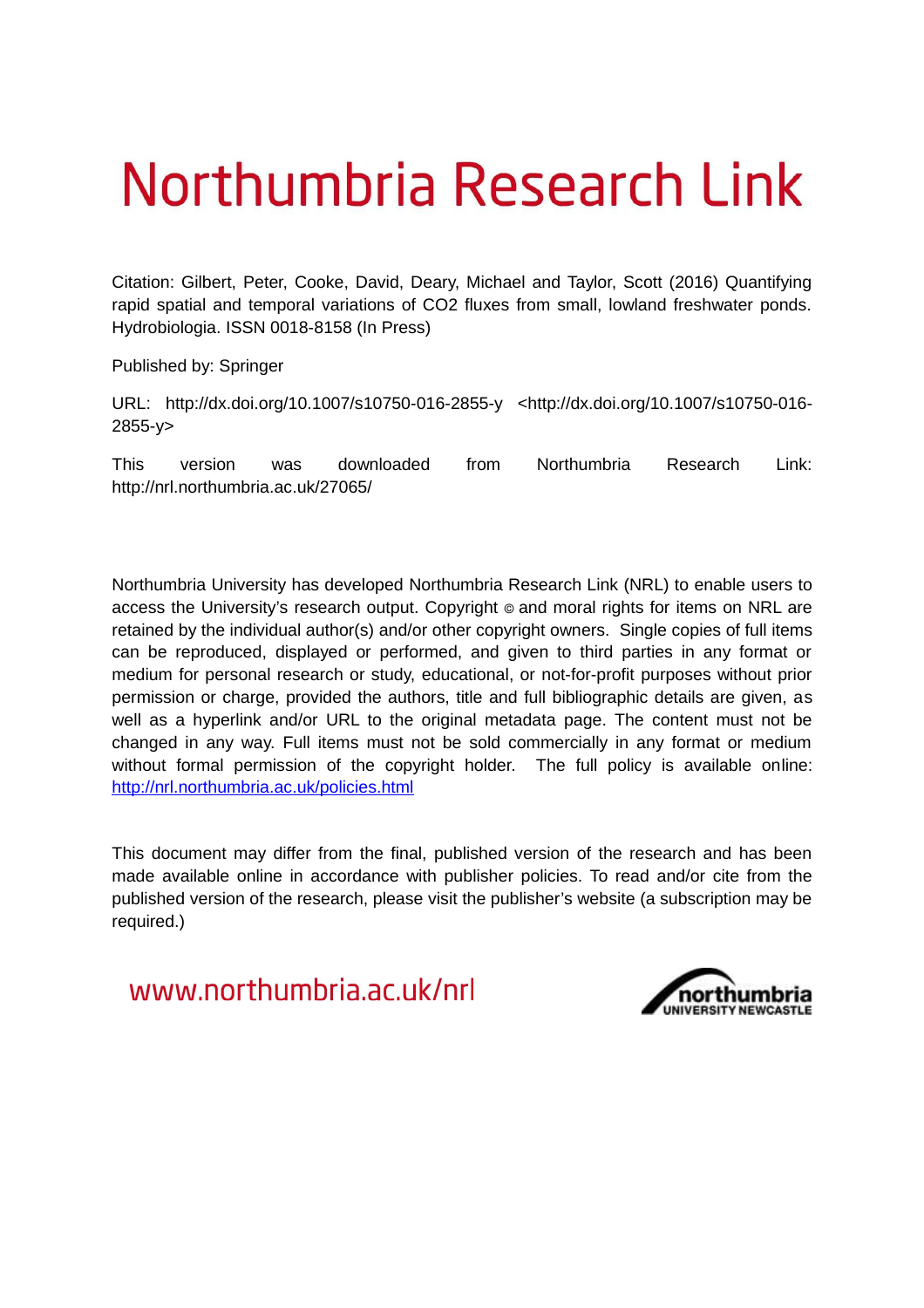SMALL WATER BODIES



## Quantifying rapid spatial and temporal variations of  $CO<sub>2</sub>$ fluxes from small, lowland freshwater ponds

Peter J. Gilbert · David A. Cooke · Michael Deary . Scott Taylor . Michael J. Jeffries

Received: 22 December 2015 / Revised: 31 May 2016 / Accepted: 1 June 2016 © The Author(s) 2016. This article is published with open access at Springerlink.com

Abstract Small ponds comprise a substantial portion of the total area of the Earth's inland waters. They can be powerful carbon sinks or sources, potentially significant processors of organic carbon. Our understanding of their role is constrained by the absence of information regarding their  $CO<sub>2</sub>$  fluxes (F  $CO<sub>2</sub>$ ) and how these change with wet or dry phases and across distinct pond plant communities. We monitored the  $F$  CO<sub>2</sub> from 26 neighbouring small ponds over a 2-week drying period in late summer in 2014. The mean  $F \text{CO}_2$  on day 1 (-641  $\pm$  1490 mg m<sup>-2</sup> day<sup>-1</sup>) represented a net intake across the site. As ponds dried they switched to becoming  $CO<sub>2</sub>$  sources resulting in a net site emission of  $CO<sub>2</sub>$  by day 12  $(3792 \pm 2755 \text{ mg m}^{-2} \text{ day}^{-1})$  although flux rates did not vary systematically between plant communities. Significant variability in the  $F \text{CO}_2$  was observed amongst adjacent ponds on individual sampling days, resulting in marked spatial heterogeneity in  $CO<sub>2</sub>$ processing. This large degree of temporal and spatial heterogeneity across short time periods and small distances highlights the variability in the  $F \text{CO}_2$  from

Guest editors: Mary Kelly-Quinn, Jeremy Biggs & Stefanie von Fumetti / The Importance of Small Water Bodies: Insights from Research

P. J. Gilbert · D. A. Cooke · M. Deary · S. Taylor  $\cdot$  M. J. Jeffries  $(\boxtimes)$ Northumbria University, Ellison Building, Newcastle upon Tyne NE1 8ST, UK e-mail: michael.jeffries@northumbria.ac.uk temporary systems, making it hard to generalize their role in carbon cycle models.

Keywords Carbon flux · Temporary pond · Small wetland

#### Introduction

In recent years, the role that small ponds play in global geochemical processes has received increasing interest (Cole et al., [2007;](#page-9-0) Battin et al., [2009](#page-9-0); Downing, [2010\)](#page-9-0). Estimations of their cumulative global coverage have suggested that they are comparable in area to the Earth's largest lakes (Downing et al., [2006](#page-9-0)), although more recent estimates have been more conservative (Seekell & Pace, [2011](#page-10-0); Verpoorter et al., [2014\)](#page-10-0). Equally these systems support disproportionately intense processes for their size, when compared to larger water bodies (Torgersen & Branco, [2008;](#page-10-0) Downing, [2010;](#page-9-0) Catalán et al., [2014\)](#page-9-0). This makes them ideal cyclers of atmospheric carbon (here after C), accounting for a substantial portion of the missing C budget from which small ponds and wetlands are frequently omitted.

The absence of small ponds from C budgets is in part due to a lack of robust data quantifying their rates and processes. Biogeochemical processing in ponds remained relatively understudied until the late twentieth century as limnological research focused on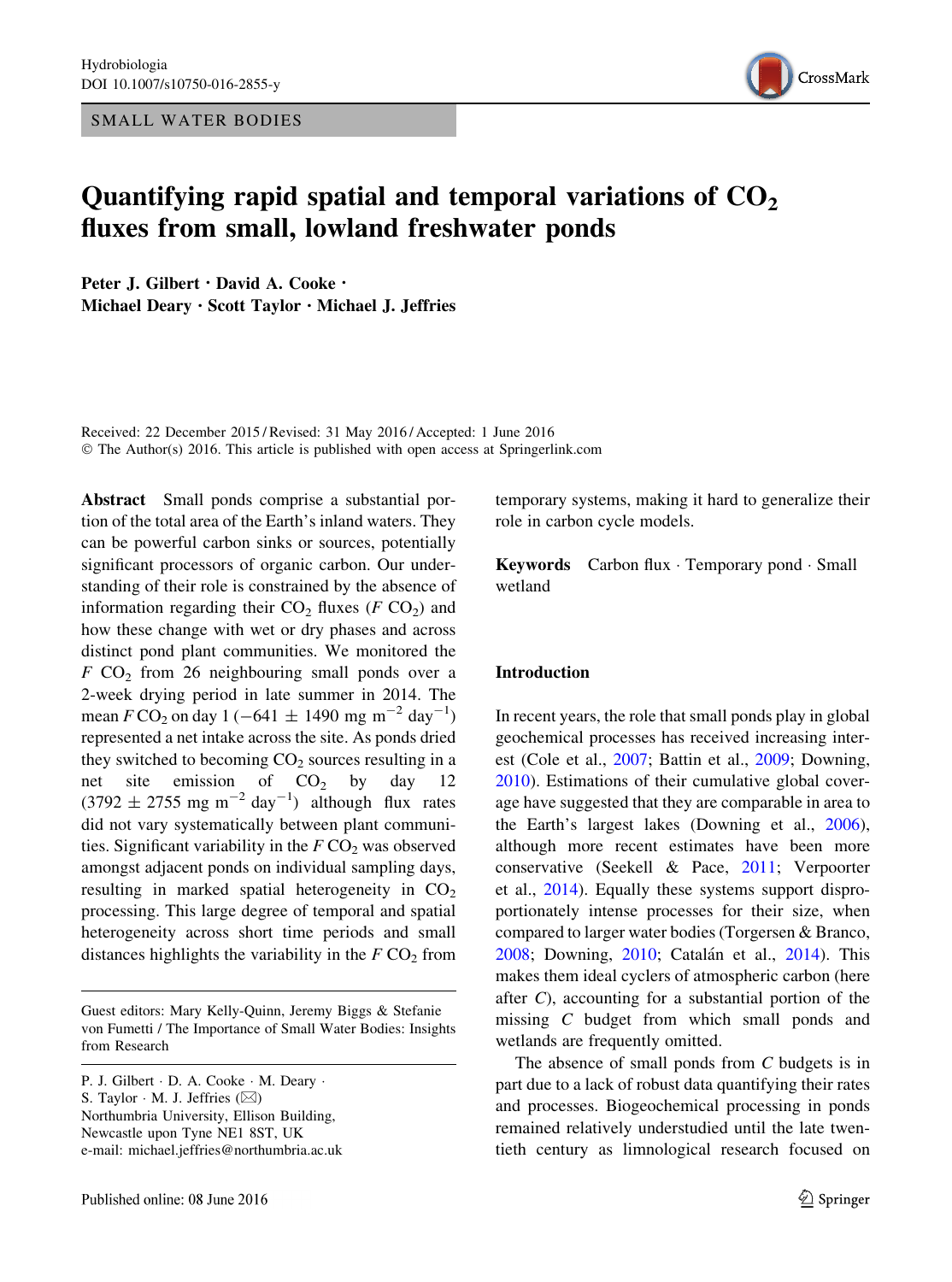<span id="page-2-0"></span>larger lakes and river systems, where it was assumed that the dominant inland aquatic processing of C occurred (Downing, [2010\)](#page-9-0). However, just as ponds were once overlooked as wildlife habitats but are now known to be disproportionately rich in species and rarities compared to streams, rivers and lakes (Williams et al., [2004](#page-10-0); Davies et al., [2008](#page-9-0)), their potential significance for ecosystem services, such as C sequestration, is being increasingly recognized (Cole et al., [2007;](#page-9-0) Tranvik et al., [2009](#page-10-0); Downing, [2010;](#page-9-0) Cereghino et al., [2014](#page-9-0); Gilbert et al., [2014\)](#page-9-0). The number of studies on C cycling within ponds is rapidly increasing (Downing, [2010;](#page-9-0) Boix et al., [2012;](#page-9-0) Ewald et al., [2012](#page-9-0)). Within this overall biome of ponds, temporary systems are receiving increasing interest (Torgersen & Branco, [2008;](#page-10-0) Fromin et al., [2010](#page-9-0); Catalán et al. [2014](#page-9-0); von Schiller et al., [2014\)](#page-10-0).

Temporary ponds are known by a range of diverse regional names or technical definitions: e.g. seasonal, ephemeral, playa or vernal (Keeley & Zedler, [1998](#page-9-0)). Recognized as ecologically valuable they support a specialist flora and fauna, which adds a significant contribution to  $\gamma$  biodiversity on the landscape scale, that is able to withstand drought through resistant propagules or by rapid re-colonization (Collinson et al., [1995](#page-9-0); Jeffries, [1998](#page-9-0), [2010](#page-9-0)). They are internationally important terrestrial habitats, ubiquitous in all climatic zones across the globe including extreme desert and polar environments, including thaw ponds in Arctic Tundra (Gallagher & Huissteden, [2011](#page-9-0)), temporal pools in Mediterranean and desert biomes (Catalán et al., [2014\)](#page-9-0), constructed rice paddies in equatorial tropics (Jonai & Takeuchi, [2014\)](#page-9-0), to melt pools in Antarctica (Allende & Mataloni, [2013](#page-9-0)). They are also typical of temperate biomes such as south American grasslands (e.g. mallines, Kutschker et al., [2014\)](#page-10-0), prairie potholes and woodland vernal ponds in North America (Batzer et al., [2005;](#page-9-0) Gala & Melesse, [2012\)](#page-9-0), across the riverine plains of Europe (e.g. tributaries of the Danube in Hungary; Boven et al., [2008\)](#page-9-0), through into the Asian steppes (Mozley, [1937](#page-10-0); an unusual example of a rare early appreciation of their value). Temporary habitats can also be historically long-lived features in the landscape, for example the pingo ponds of East England (Foster, [1993](#page-9-0); Williams et al., [2001](#page-10-0)), so that their geochemical impact will also play out over many years. However, their presence is frequently overlooked both in natural landscapes such as grassland or temperate forest, and

in intensively modified landscapes such as arable or grazing agriculture (Williams et al., [2001](#page-10-0)).

The key feature that unifies such systems is that they exhibit seasonal changes in their hydrological regimes resulting in periodic dry phases, exposure of the base substrate and often desiccation of sediment layers. Typically in temperate climates, including the ponds in this study, recharge is rainfall dependent, and as such this change in hydro-period is dependent on the balance between evaporation rates and net rainfall over short periods. Inthe UK unreliable summer rainfall (Fowler & Kilsby, [2002](#page-9-0)) often results in several drying and rewetting cycles over short periods of time, with rainfall variations from year to year further complicating the quantification and modelling of their ecosystem processes. This problem is compounded by the likely increase in climate variability caused by climate change. A particular uncertainty arises from new extremes of rainfall or temperature, which will subject ponds and their wildlife, to novel stresses which may alter existing rates of geochemical processing and species' distributions (Jeffries, [2010;](#page-9-0) Jones, [2013\)](#page-9-0).

Whilst C burial rates in ponds are amongst the highest of all ecosystems (Downing, [2010](#page-9-0)), ironically it is the low water volume of temporary ponds that renders them vulnerable to drying and sediment desiccation during periods of low rainfall, greatly impacting sediment C stability. Sediment conditions quickly change from anoxic to oxic, permitting aerobic microbial activity in the surface substrate, resulting in higher mineralization rates of organic matter and subsequent  $CO<sub>2</sub>$  efflux (Fromin et al., [2010\)](#page-9-0). Furthermore, in exposed sediments,  $CO<sub>2</sub>$ release is no longer hindered by the water column, through which  $CO<sub>2</sub>$  will usually diffuse before release to the atmosphere at the surface boundary layer (Catalán et al., [2014](#page-9-0)). Assessing  $CO<sub>2</sub>$  effluxes of temporary ponds in response to rapid changes in seasonal drying cycles is crucial to quantifying their role in the global C cycle.

In this study we begin to address this by monitoring the temporal and spatial heterogeneity of  $CO<sub>2</sub>$  fluxes amongst 26 small experimental ponds in Northeast England in response to desiccation during a summer dry period. The study was intentionally designed to capture changes over relatively fine-grained spatial and temporal scales; ponds just metres apart, and over a period of days within a two-week summer drying phase.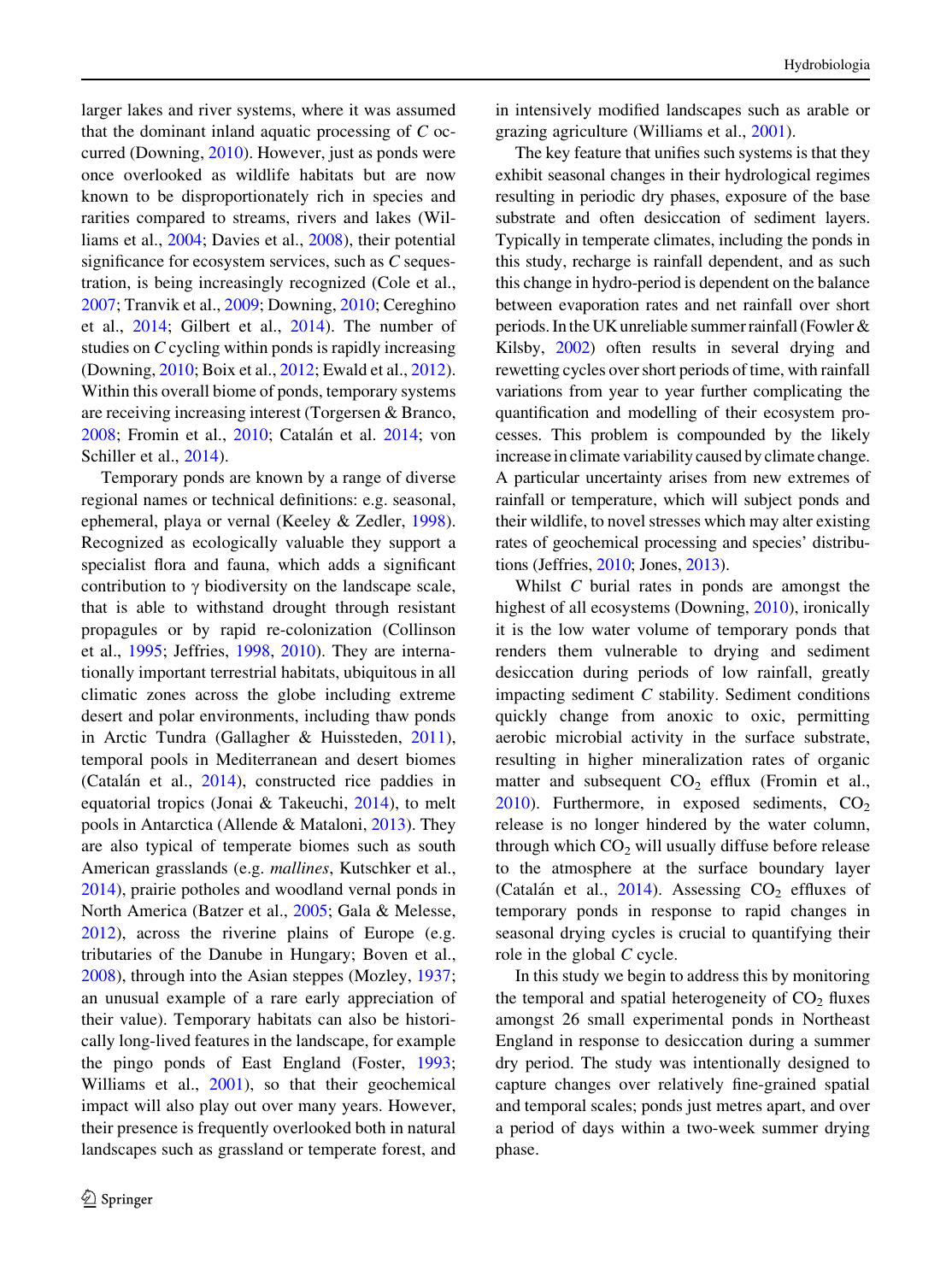#### Site description

This study took place on a set of 26 experimental ponds. Constructed in 1994, all ponds are the same age, approximately the same size  $(1 \text{ m}^2 \times 30 \text{ cm})$ deep) and set out in an array across an area of approximately  $30 \times 30$  m. Their close proximity renders them exposed to the same regional environmental conditions; they are as close to replicate ponds as is possible under natural conditions. The ponds' 20 years history of hydrological and ecological monitoring provided data on potentially important drivers of variation in gas exchange, e.g. wet and dry phases or vegetation (Bouchard et al., [2007](#page-9-0); Fromin et al, [2010](#page-9-0); Turetsky et al., [2014](#page-10-0); Catalán et al., [2014;](#page-9-0) Mo et al., [2015.](#page-10-0) For detailed site description see Jeffries, [2008,](#page-9-0) [2010\)](#page-9-0). The region in which they are located forms part of the Northumberland Northeast coastal plain in northeast England, a lowland landscape dominated by intensive arable and livestock agriculture. The climate is relatively cool but also dry due to the rain shadow from hills to the west (Lunn, [2004](#page-10-0)). Despite the relatively low rainfall the area is rich in ponds, especially shallow, temporary habitats associated with sand dunes or land subsidence over old coal mines (Jeffries, [2012](#page-9-0)).

The ponds are situated within a meadow field  $(55^{\circ}19'04.1''N 1^{\circ}33'22.1''W)$ , owned by Northumberland Wildlife Trust, at the northern end of Druridge Bay, Northumberland, UK. Originally an opencast coal mine which was restored when mining ceased around 50 years ago, the site is now topped with a rough clay lining and approximately 50 cm topsoil. The clay lining is impermeable and, as such, the ponds are dependent on precipitation, subsequent surface run-off and horizontal throughflow in the topsoil layer for recharge. A slight gradient across the site runs northeast to southwest causing subtle hydrological variations amongst the ponds. The southwest portion of the site is typically marshier and dominated by spike rush, Eleocharis palustris (L.) Roem. & Schult., with ponds here being the first to fill during rainfall events, yet also the first to dry during rainfall absence. Contrastingly, the northeast portion of the site is less marshy, dominated by grasses such as marsh foxtail, *Alopecurus geniculatus* L., and glaucous sedge, Carex glauca Schreb., yet the ponds hold water for longer. Despite their close proximity and superficial similarity, the ponds have developed a diverse set of plant and animal communities and their

hydrological patterns are typical of the ponds and wetlands through the region (Jeffries, [2008](#page-9-0), [2010\)](#page-9-0).

#### Methods

#### Site description

To quantify  $CO<sub>2</sub>$  flux rates and how these change (a) on a fine-grained spatial and temporal scale between adjacent ponds over a few days and (b) in response to drying out of ponds, flux rates of  $CO<sub>2</sub>$  $(F \text{ CO}_2)$  were monitored for all 26 ponds over a 2-week period from 24th August to 4th September 2014, monitoring on days 1, 4, 9 and 12.

Fluxes of  $CO<sub>2</sub>$  were measured using a floating chamber method. Our chamber consisted of an upturned  $7252 \text{ cm}^3$  container (length = 37 cm; width  $= 24.5$  cm; height  $= 8$  cm) with attached floatation device around the base of the chamber which assured that the volume of the chamber was above the water's surface. The chamber was placed gently on the surface of the water in each pond to avoid disturbance and the inflow and outflow tubes which connected the chamber to the flux metre tethered the chamber in position. The small area of the ponds combined with water levels considerably below the top of the ponds' edges created a sheltered environment. Headspace volume did not change because of varying water level or being lifted by vegetation. For systems that had dried out the chamber was placed directly on vegetation within the centre of the pond and sealed by placing plastic sheeting around the base of the chamber to assure minimal interaction with the atmosphere. It should be noted that the chamber was transparent and allowed for photosynthesis, and as such, fluxes represent the respiration rate of the system as a whole.

Inflow and outflow tubes connected the chamber to an in situ FT-IR (Fourier Transform-Infra Red) analyser pumping at a rate of 2 l per min to allow continual circulation from and back to the chamber. Gas concentrations within the chamber were recorded repeatedly at 20 s intervals over a 5 min period, which was found to be the optimum time to achieve a reliable  $r^2$  (>0.8) yet not too long so that pressure changes would affect flux rates. In between each flux measurement, the chamber was flushed until readings returned to atmospheric concentrations. Note that the volume of the air space within the FT-IR analyser and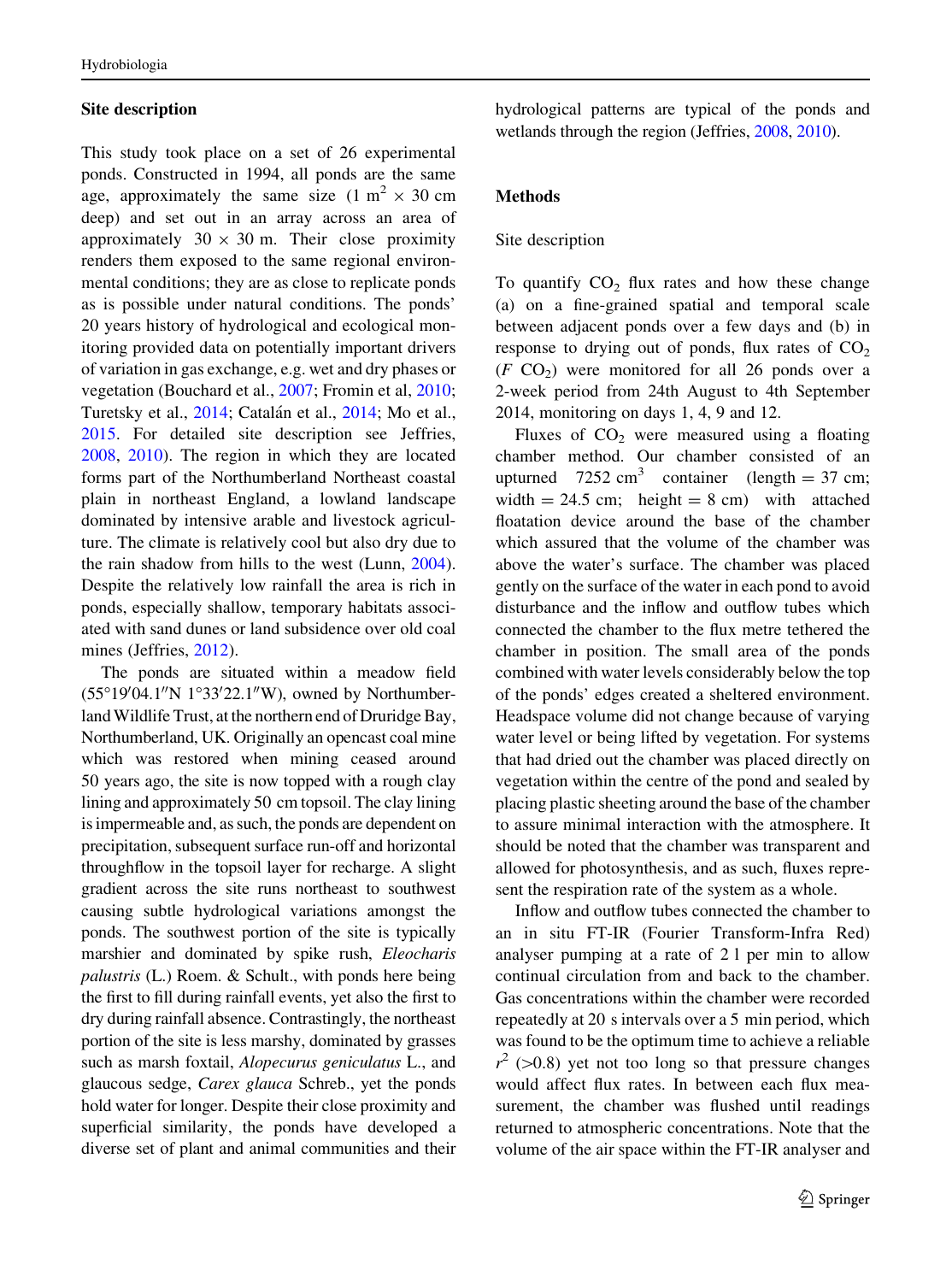tubing was also accounted for in calculations of head space volume and changes in  $CO<sub>2</sub>$  concentrations. Every 6th pond was measured in triplicate to assess the precision of the analysis. Monitoring of flux rates for all ponds took approximately 6 h, from 10 am to 4 pm, with each pond sampled in the same order and at roughly the same time on each of the survey days to focus on how the fluxes changed from individual ponds across the sample period. Whilst fluxes from systems are known to vary throughout the day it is this central period at which flux rates are most stable (Chanda et al., [2013\)](#page-9-0).

Flux rates were calculated from the linear regression of the change in concentration over the 5 min period, aiming for  $r^2 = 0.8$ , and all flux rates were corrected for temperature and atmospheric pressure. Negative values reported herein represent an intake of  $CO<sub>2</sub>$  from the atmosphere by the system whilst positive values represent an emission. It should be noted that in several instances changes in concentration within the chamber were lower than the accuracy of the FT-IR analyser (1 ppm), resulting in a poor  $r^2$  $(<0.8$ ). However, in this situation values reported are negligible in comparison to high flux rates from active ponds. When referring to the averages across all ponds the term ecosystem flux rate  $(E-F\operatorname{CO}_2)$  is used to refer to the ponds as a collective.

#### Hydrological classification

The hydrological condition of each pond was characterized by personal observation during each site visit, grouping each pond into one of three categories:

- 1. Aquatic Phase—Ponds contained standing water that covered the base, though with occasional emergent vegetation.
- 2. Transitional Phase—Ponds contained no standing water with base layer exposed. However, the sediment and vegetative layer were still saturated and moist to touch.
- 3. Dry Phase—Ponds contained no standing water with sediment and vegetation now dry to touch.

#### Vegetation classification

Macrophyte vegetation of each pond was surveyed during spring/summer 2014 using a 1 m<sup>2</sup> quadrat grid with cross wires every 10 cm. The plant species under each intersection of the cross wires was recorded, to give a % cover for each species (for details on plant survey methods see Jeffries, [2008](#page-9-0)). TWINSPAN analysis was used to classify the ponds by the plant data, resulting in 4 distinct plant communities. TWINSPAN was run on CAP 3.1.

#### Data analysis

To assess the changes in  $CO<sub>2</sub>$  flux rates over the sampling period a mixed model Repeated Measures Analysis of Variance (ANOVA) was performed. Flux rates from the four sampling days were considered as within-subject variables, factoring in each pond as the subjects of the repeated measurements across the four sampling days. The four types of ponds differing in vegetation classification as defined by the TWIN-SPAN analysis were used as between-subject factors, to assess any variations in flux rates between broad vegetation types. All statistical analysis was performed using IBM SPSS Statistics 22.

### Results

Flux rates of  $CO<sub>2</sub>$  amongst ponds varied markedly over the four sampling days (Fig. 1), with mean  $(\pm$  standard deviation, SD)  $E-F$  CO<sub>2</sub> switching from a net intake on Day 1 of  $-641 \pm 1490$  mg m<sup>-2</sup> day<sup>-1</sup>, to a net emission of  $190 \pm 1286$  mg m<sup>-2</sup> day<sup>-1</sup> by Day 4, 1354  $\pm$  1805 mg m<sup>-2</sup> day<sup>-1</sup> by Day 9, and  $3792 \pm 2755$  mg m<sup>-2</sup> day<sup>-1</sup> by Day 12. The precision of triplicate measurements were mostly \20 % relative standard deviation (RSD) with the exception of three triplicate sets (35, 38 and 49 % RSD) suggesting occasional quick variations in flux rates.

Mean daily flux rates between the four sampling days varied significantly  $(F = 41.94, df = 3, 69,$  $P = \langle 0.00$ . NB all tests included interactions terms and ponds as random subjects which reduces the error dfs slightly whilst we only report the results for the main factors) with flux rates being statistically different between days  $1-9$   $(P = <0.00)$  and  $1-12$  $(P = \langle 0.00 \rangle)$ , days 4–9  $(P = 0.04)$  and 4–12  $(P < 0.00)$ , and days 9–12 ( $P < 0.00$ ). Only flux rates on days 1 and 4 were not significantly different  $(P>0.05)$ .

Note that in the Repeated Measures ANOVA used to compare mean daily flux rates over the sampling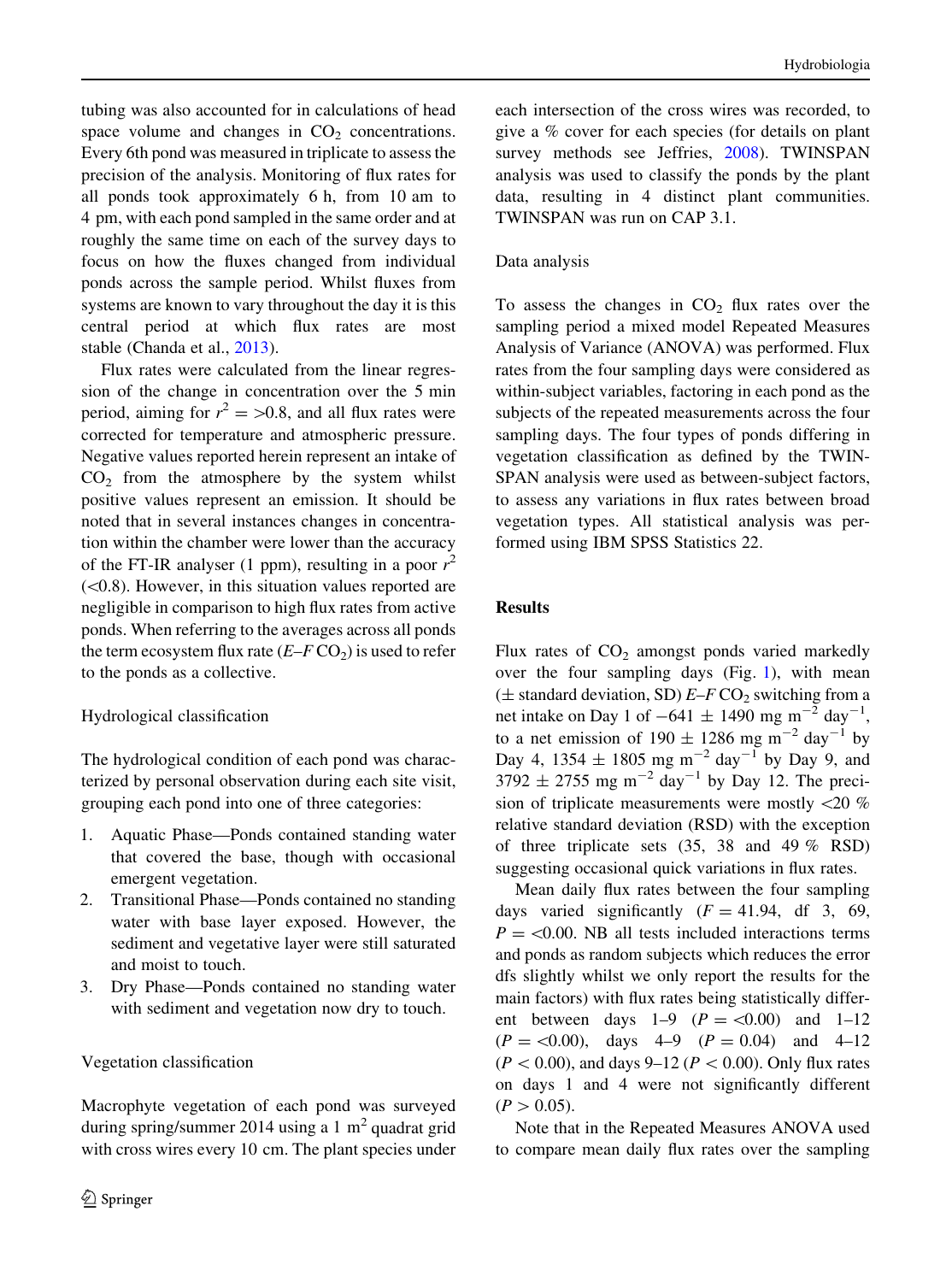<span id="page-5-0"></span>Fig. 1 Box plot of  $CO<sub>2</sub>$  flux rates from the 26 ponds surveyed on the four sampling days. The boxplot represents the minimum, lower quartile, median, upper quartile and maximum values. Positive values represent an emission of  $CO<sub>2</sub>$  from the ponds to the atmosphere whilst negative values represent an intake



period, Mauchly's test indicated that the assumption of sphericity had been violated ( $x^2 = 12.85$ , df 5,  $P = \langle 0.05 \rangle$ , i.e. there was a degree of non-independence of data from individual ponds. Therefore, degrees of freedom were corrected using Huynh– Feldt estimates of sphericity. This is not merely a necessary statistical adjustment but also reveals an important outcome, indicating a significant degree of variability within the data associated with the individual pond being monitored.

There were no major weather variations over the sampling period, with wind speed and atmospheric temperature remaining relatively constant (Fig. 2). The only notable aspect of the weather over the period was the absence of precipitation. The total rainfall in the 3 weeks preceding sampling was 39.37 mm with the last substantial rainfall (6.10 mm) being 11 days prior to sampling on Day 1. With  $\leq$  mm rainfall during the middle of the sampling period the ponds quickly dried up, with the softer vegetation in many of the ponds wilting by the end of the sampling period.

Figures 3 and [4](#page-6-0) show the  $F$  CO<sub>2</sub> on the four sampling days for each of the ponds characterized by their hydrology at the time of sampling. Flux rates were markedly higher in ponds that were dry, and as ponds dried out over the survey period, their flux rates shifted from intake to emission. Not only did the fluxes shift from an intake to emission but the flux also continued to increase with increasing absence of rainfall.

Subtle variations in the hydrology of the site have led to marked differences in the vegetation between the ponds. Figure [5](#page-6-0) shows the location of each pond grouped by the four divisions of the TWINSPAN analysis and their mean daily  $E-F$  CO<sub>2</sub> is shown in Fig. [6.](#page-6-0) Thirty-six species of macrophytes were recorded. Differences between the four groups are subtle with many species found in most ponds, in particular amphibious grasses e.g. Agrostis stolonifera L., the rush Juncus articulatus L. and the moss Leptodictyum riparium (Hedw.) Warnst. Differences between groups resulted from the dominance of particular species. Group 1 was dominated by Glyceria fluitans (L.) R. Br. and Carex otrubae Podp. and Group 2 characterized by dense Eleocharis palustris (L.) Roem. & Schult. Group 3 was a slightly wetter set of pools with E. palustris and the filamentous algae Spirogyra sp., whilst Group 4 lacked the E. palustris. No significant differences were found between the  $F$  CO<sub>2</sub> for the four groups of ponds characterized by their plant community communities  $(F = 2.24, df = 3, 66, P = >0.05)$ . However, the overall design is very unbalanced with the majority of ponds in just one plant community group which may explain the lack of differences between the four communities.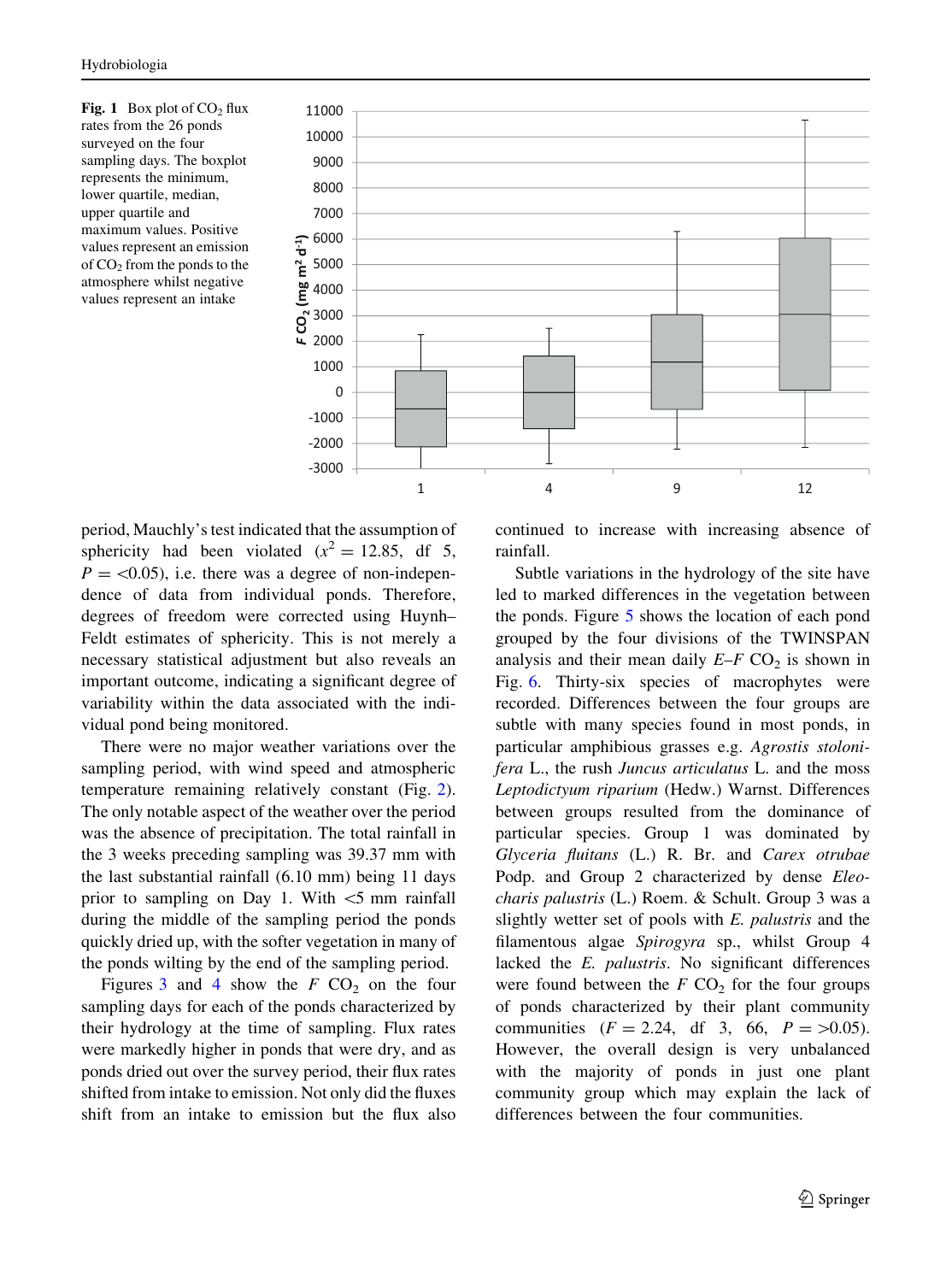<span id="page-6-0"></span>Fig. 2 Climatic conditions over the sampling period. Weather data are from the UK Met Office Boulmer Weather Station located approximately 12 km north from Hauxley Nature Reserve. Rainfall is the solid line. The dashed line is mean temperature, the shading either side maximum and minimum. The columns are mean wind speed with maximum bars above





Fig. 3  $CO<sub>2</sub>$  flux for each pond on the four sampling days. Ponds are grouped by hydrology and ordered by flux rates. Over the course of the 4 days more ponds dry out and become net sources of net  $CO_2$ . Positive values = net  $CO_2$  emission, negative

#### Discussion

The objective of this study was to quantify the changes in the  $F$  CO<sub>2</sub> for small temporary ponds: the data provide evidence of very fine-grained spatial and temporal heterogeneity of  $CO<sub>2</sub>$  fluxes from these habitats.

#### Temporal heterogeneity

The  $E-F$  CO<sub>2</sub> for all the ponds during the survey period indicates that these small ponds act as a net source of C to the atmosphere during prolonged absence of rainfall during summer months. This behaviour has been frequently reported for similar temporary aquatic systems during drying periods i.e. ponds, river courses, wetland and tidal regions (Fromin et al., [2010](#page-9-0); von Schiller et al., [2014](#page-10-0); Catalán et al., [2014\)](#page-9-0).

 $=$  transitional,  $\|$  = dry ponds

However, daily means varied significantly. Whilst the cluster of ponds acted as a net sink on Day 1, this had shifted to a net source of  $CO<sub>2</sub>$  only 3 days later, and reached a 9-fold increase in  $CO<sub>2</sub>$  efflux within 2 weeks. Consequently  $F$  CO<sub>2</sub> at the beginning and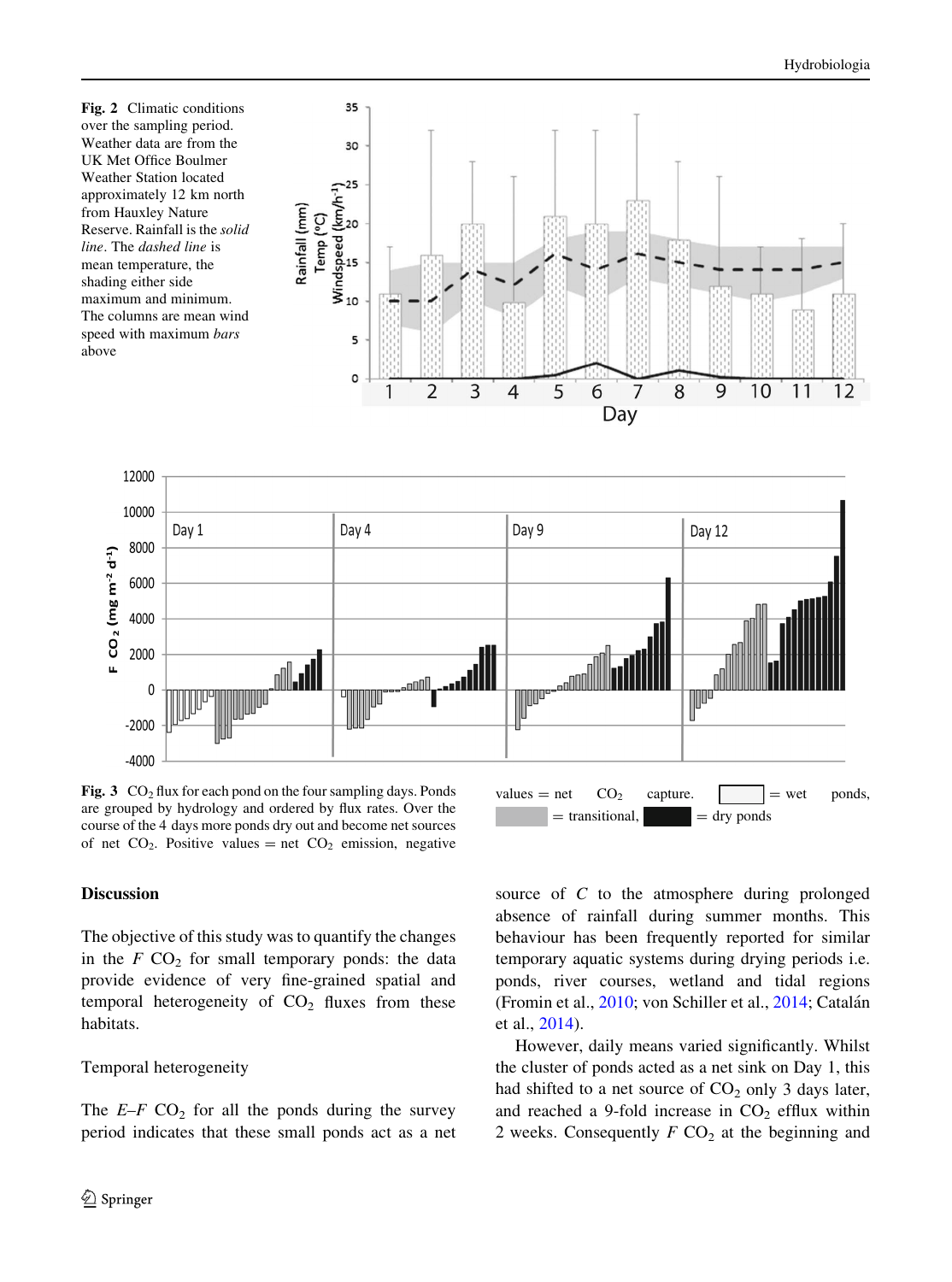

Fig. 4  $CO<sub>2</sub>$  flux for each pond on the four sampling days and their spatial distribution across the site. The position of each pond on the site is shown by a circle and the circle shading indicates hydrological state and whether the pond is a net  $CO<sub>2</sub>$ source or sink. Circles with fine dots wet ponds with negative

 $CO<sub>2</sub>$  flux, *checker board circles* transitional ponds with negative  $CO<sub>2</sub>$  flux, *grey circles* transitional ponds with positive  $CO<sub>2</sub>$  flux, circles with diagonal lines dry ponds with negative  $CO<sub>2</sub>$  flux and black circles dry ponds with positive  $CO<sub>2</sub>$  flux



Fig. 5 The distribution of the ponds and plant community types as classified by TWINSPAN. Each marker represents the location of an individual pond spatially across the site, the yaxis representing the north–south orientation. The four pond plant communities are represented by filled square group 1 (dominated by Glyceria fluitans and Carex otrubae), open square group 2 (dense Eleocharis palustris), open triangle group 3 (sparser E. palustris with Spirogyra sp.) and filled triangle group 4 (No E. palustris). See text for detailed description of plant survey and analysis)

end of the sampling period were comparable to both the lower and upper end of effluxes previously reported for freshwater ecosystems, respectively (Raymond et al., [2013\)](#page-10-0).

Similarly, during the drying phase of a temporary pond in southeastern France, Fromin et al. ([2010\)](#page-9-0) observed a peak in  $F\text{ CO}_2$  at the beginning of the drying processes with substrate-induced respiration



Fig. 6 CO<sub>2</sub> flux rates (mean  $\pm$  standard deviation) grouped by vegetation types over the four sampling days. The four pond types are filled square group 1 (dominated by Glyceria fluitans and Carex otrubae), open square group 2 (dense Eleocharis palustris), open triangle group 3 (sparser E. palustris with Spirogyra sp.) and filled triangle group 4 (No E. palustris)

from microbial activity peaking after 3 weeks. Beyond 3 weeks the  $CO<sub>2</sub>$  emissions continued to decrease throughout the drought period. Whilst it is likely that  $F$  CO<sub>2</sub> beyond our survey period may decrease when all ponds enter a stable drought phase, our study highlights the severity of  $F$  CO<sub>2</sub> emissions during the initial drying phase. For temperate ponds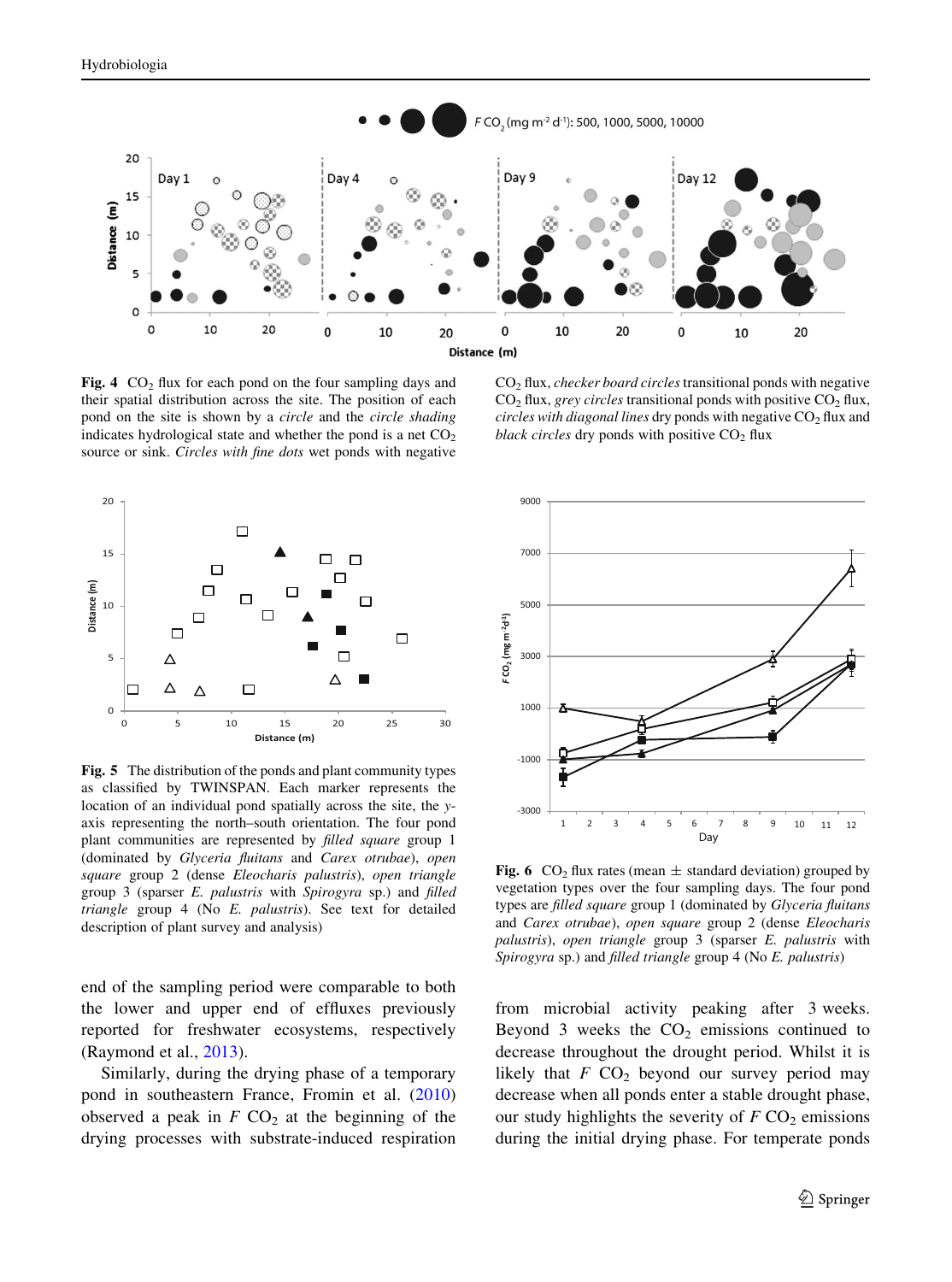that undergo several wetting and drying cycles during summer months this poses complications for management practices intended to enhance C capture and storage.

Another factor which might have exacerbated  $CO<sub>2</sub>$ emissions between Day 4 and Days 9 and 12 was the slight precipitation on Days 6 and 8. Whilst only small and not enough to fully rehydrate the ponds, rewetting of sediments or soils after dry periods is known to increase C lability and microbial activity resulting in rapid release of  $CO<sub>2</sub>$  (Fromin et al., [2010;](#page-9-0) von Schiller et al., [2014\)](#page-10-0). Equally the resulting water stress on the macrophytes is likely to have reduced photosynthetic activity limiting the intake of atmospheric  $CO<sub>2</sub>$ , which would counter balance the release of  $CO<sub>2</sub>$  during hydrated periods. This may be one factor contributing to the continued increase in  $CO<sub>2</sub>$  flux rates over the sampling period as the swards of grasses and moss overlying the bottom of the ponds continued to dry out during the switch from transitional phase to dry phase. Interestingly, the thick vegetation held in moisture, slowing the processes of sediment desiccation compared to ponds with a looser vegetation profile. Whilst no statistical relationship was found between vegetation type and  $CO<sub>2</sub>$  flux rates over this two-week study, during periods when rehydration occurs before complete desiccation, these mats might act as a 'buffer' preventing complete sediment desiccation and extensive  $CO<sub>2</sub>$  release. The sediments underneath the vegetation were conspicuously darker, damper and apparently anoxic compared to the few ponds lacking extensive vegetation cover.

The organic C content of sediments from other ponds in the area is high compared to adjacent nonwetland habitat indicating a net accumulation of C within temporal aquatic systems (Gilbert et al., [2014\)](#page-9-0). Yet the data presented here highlight the interaction of  $C$  fluxes with the atmosphere. Taken together, the sediment storage and flux rates suggest that these ecosystems have the potential to be highly active sequesters of atmospheric  $C$  when hydrated during summer months as illustrated by the net intake of  $CO<sub>2</sub>$  on Day 1. However, this high degree of temporal variability in the  $F$  CO<sub>2</sub> over such a short period of time poses serious complications for extrapolations of measurements to seasonal averages from singular measurements alone and highlights the need for more comprehensive surveys when trying to extrapolate results.

#### Spatial heterogeneity

Whilst the temporal variability of the  $F$  CO<sub>2</sub> over several days poses complications for the infrequent measurement of temporal systems, the variability in  $F$  CO<sub>2</sub> amongst superficially similar ponds on the same day is equally variable (Figs. [2,](#page-5-0) [3\)](#page-5-0). Flux rates amongst all ponds resulted in % RSDs of 232, 1320, 144 and 81 on Days 1, 4, 6 and 9, respectively, indicating high variability in the  $F$  CO<sub>2</sub> amongst individual ponds. This was supported by the outcome of the repeated measure ANOVA too, showing that the individual ponds behaved differently, and it matters which pond was being measured. On Day 1 there was a rough divide across the middle of the site between those ponds emitting and those taking in  $CO_2$  (Fig. [3](#page-5-0)), which typically marks the marsh line as described in "Site description" section. However as the survey period progressed and more ponds began to enter the transitional or dry phase of their hydrological cycle, fluxes of  $CO<sub>2</sub>$  amongst ponds became more uniform.

No statistical variation was found in flux rates between vegetation types as characterized by the TWINSPAN analysis indicating that hydrology rather than vegetation is the dominant driver in  $CO<sub>2</sub>$  release. However several limitations exist. Firstly this study only represents a 2-week snap shot of the flux rates from these ponds in their life cycle. Vegetation communities in temporary systems change regularly depending on annual climate variations (Jeffries, [2008\)](#page-9-0) and as such plant species that have greater impact on  $F \text{CO}_2$  may have been missed in this study. Equally it may be that the previous macrophyte communities, which now form the sediment layer result in differences in the lability of organic matter, and subsequently may be more important than the growth of current plant communities.

This large degree of spatial variability poses complications for accurately quantifying the  $F CO<sub>2</sub>$ on a landscape scale if too few ponds or an unrepresentative group is chosen. The use of eddy covariance for monitoring terrestrial net ecosystem exchange over comparably large areas  $(100 \text{ m}^2)$  provides a useful comparison to the flux from individual ponds (Abnizova et al.,  $2012$ ) or for monitoring  $F \text{CO}_2$  from ponds with a larger surface area (Fromin et al., [2010](#page-9-0)). However the use of eddy covariance on a landscape scale can easily overlook the influence of individual ponds, especially during wet and dry cycles. More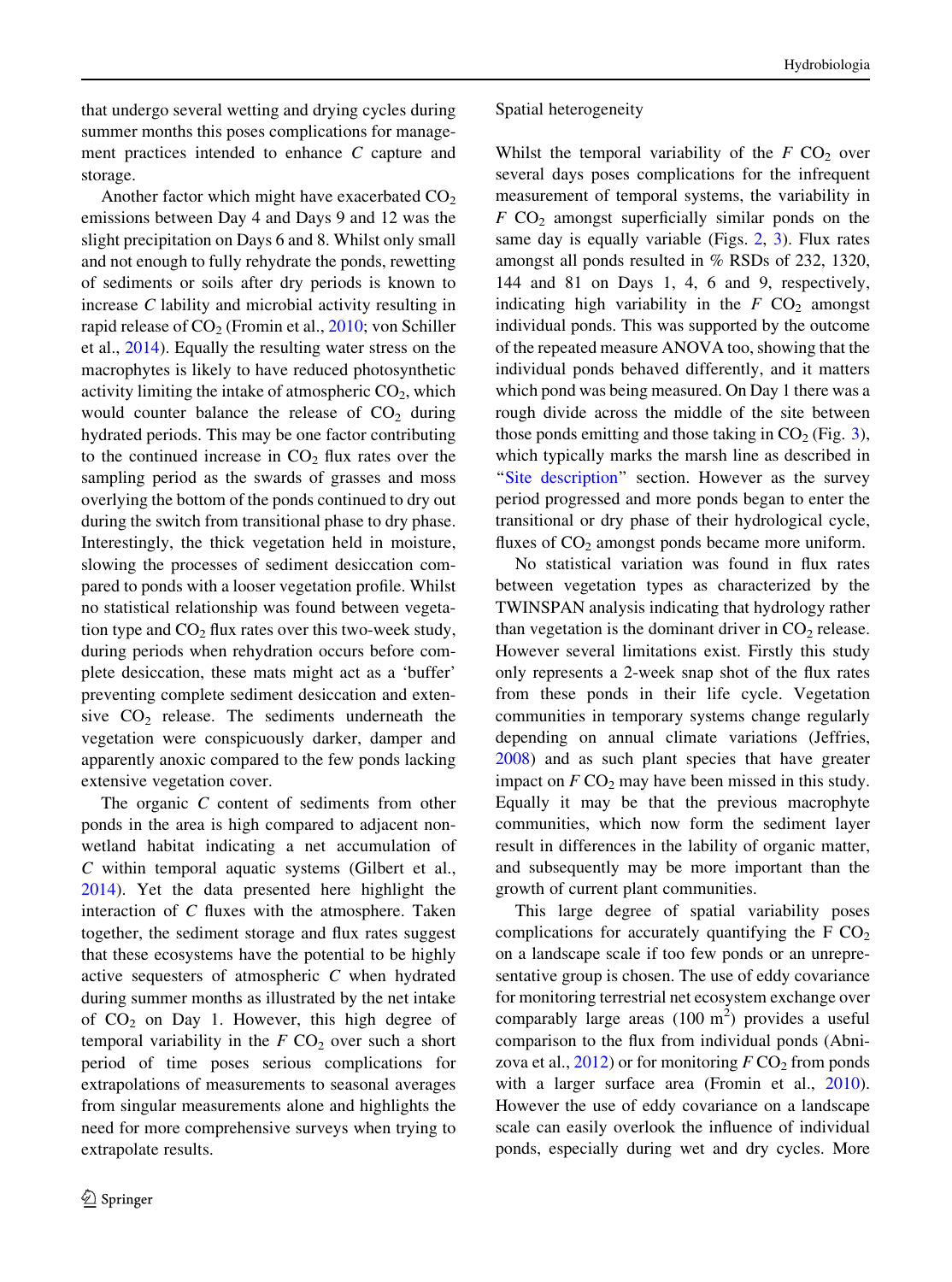<span id="page-9-0"></span>effort is needed to underpin the constraints of hydrology on the frequency of drying and rewetting cycles and their impact on  $F \text{CO}_2$  amongst ponds across the landscape if accurate regional extrapolations of these small systems are to be acquired.

These results also suggest important practical outcomes, notably the potential of small ponds as  $CO<sub>2</sub>$  sinks, if the frequency of inundation periods is managed. Ponds and small wetlands are relatively easy to create and constructed wetlands have been widely used for the containment and treatment of a diversity of contaminated effluent (Vymazal, [2014\)](#page-10-0). Typical uses include amelioration of acid mine water discharge (e.g. Shoeran & Sheoran, [2006](#page-10-0)), excess agricultural nutrients (Fink & Mitsch, 2004), road run-off (Gill et al., 2014) and nutrient-enriched river water (Tang et al., [2013\)](#page-10-0). Small ponds are natural features of intensively used lowland landscapes throughout the world and can bring additional benefits to wildlife, although some studies of constructed wetlands built for controlling contamination show that the optimum designs for effluent reduction may be less suitable for maximizing benefits to wildlife (Hansson et al., 2005) or that the contamination is associated with degraded biodiversity compared to pristine wetlands (Batty et al., 2005). The potential of ponds as C sinks is clear, especially in the longer term when sequestration of  $CO<sub>2</sub>$  outweighs methane emissions (Mitsch et al., [2013](#page-10-0)). Creating ponds as part of our attempts to mitigate against C emissions looks to be both a practical and beneficial strategy. However, the few studies of C fluxes from exiting constructed wetlands, constructed for other purposes, shows they can also be net sources (e.g. Liikanen et al., [2006](#page-10-0)) and that the plants present can be important drivers of  $CO<sub>2</sub>$ emissions but precise outcomes can vary with plant species, e.g. Ström et al.  $(2005)$  $(2005)$ . More encouragingly Teiter & Mander [\(2005](#page-10-0)) explored using the example of domestic water treatment wetlands and estimated their  $C$  emissions would not be significant globally; a key management outcome from our study is the need to get the design of wetlands right to maximize their effectiveness in the face of natural climate variations and the threat of greater climate variation.

Without complete annual and diurnal flux measurements and C burial rates it would be inappropriate to extrapolate this study to state whether small ponds act as a net sources or net sinks to the atmosphere. Nonetheless, their flux rates are comparable with those of ecosystems with some of the highest rates of  $CO<sub>2</sub>$ sequestration/emissions on the planet highlighting the possibility that small seasonal aquatic systems are important cyclers of atmospheric C.

This study set out to monitor spatial and temporal changes to  $CO<sub>2</sub>$  flux rates in small, temporary ponds in a typical lowland European landscape during a summer drying phase. The results show striking temporal change in  $E-F$  CO<sub>2</sub> linked to hydrological changes, with ponds at the start of the 2-week study period being net  $CO<sub>2</sub>$  sinks, and as the site dried out the ponds increasingly became net sources of  $CO<sub>2</sub>$  to the atmosphere. A 9-fold difference in flux rates from the beginning to end of the study period resulted in  $F \text{CO}_2$ comparable to both the lower and upper flux rates reported for aquatic ecosystems (Raymond et al., [2013\)](#page-10-0). There was a broad spatial gradient in the behaviour of ponds across the site as the site dried out. In addition, the repeated measures analysis of the gas fluxes suggested that the behaviour of individual ponds varied but that the precise plant communities did not affect the  $CO<sub>2</sub>$  flux. Small ponds and wetlands like those in this study are found throughout the Earth's terrestrial biomes, from tropics to polar regions. Our results show that small-scale spatial and temporal changes can result in large variations in wetland  $CO<sub>2</sub>$  fluxes to the atmosphere suggesting that these ubiquitous habitats may be an important but overlooked component of global C dynamics.

Acknowledgments We are grateful to the Northumberland Wildlife Trust for permission to work on the Hauxley site and to the organizers of Wetlands 2014 in Huseca and SEFS 2015 Geneva for allowing the opportunity to present the results of this study.

Open Access This article is distributed under the terms of the Creative Commons Attribution 4.0 International License ([http://](http://creativecommons.org/licenses/by/4.0/) [creativecommons.org/licenses/by/4.0/\)](http://creativecommons.org/licenses/by/4.0/), which permits unrestricted use, distribution, and reproduction in any medium, provided you give appropriate credit to the original author(s) and the source, provide a link to the Creative Commons license, and indicate if changes were made.

#### References

Abnizova, A., J. Siemens, M. Langer & J. Boike, 2012. Small ponds with major impact: the relevance of ponds and lakes in permafrost landscapes to carbon dioxide emissions.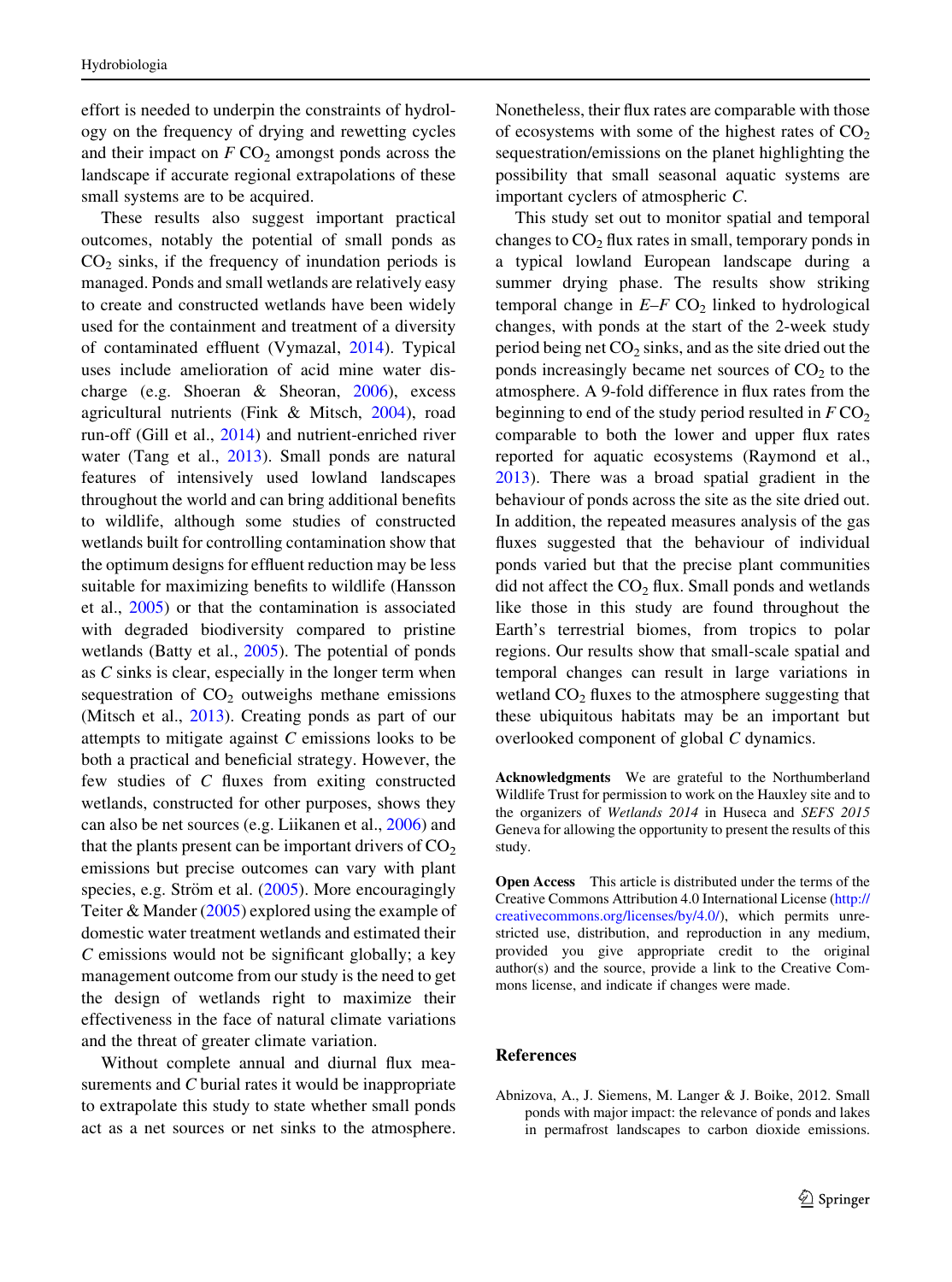Global Biogeochemical Cycles 26: 2.

- <span id="page-10-0"></span>Allende, L. & G. Mataloni, 2013. Short term analysis of the phytoplankton structure and dynamics in two ponds with distinct trophic states from Cierva Point (maritime Antarctica). Polar Biology 36: 629–644.
- Battin, T. J., S. Luyssaert, L. A. Kaplan, A. K. Aufdenkampe, A. Richter & L. J. Tranvik, 2009. The boundless carbon cycle. Nature Geoscience 2: 598–600.
- Batty, L. C., L. Atkin & D. A. C. Manning, 2005. Assessment of the ecological potential of mine-water treatment wetlands using a baseline survey of macroinvertebrate communities. Environmental Pollution 13: 412–419.
- Batzer, D. P., S. E. Dietz-Brantley, B. E. Taylor & S. E. DeBiase, 2005. Evaluating regional differences in macroinvertebrate communities from forested depressional wetlands across eastern and central North America. Journal of the North American Benthological Society 24: 403–414.
- Boix, D., J. Biggs, R. Cérénghino, A. P. Hull, T. Kalettka & B. Oertli, 2012. Pond research and management in Europe: "small is beautiful". Hydrobiologia 689: 1-9.
- Bouchard, V., S. D. Frey, J. M. Gilbert & S. E. Reed, 2007. Effects of macrophyte functional group richness on emergent freshwater wetland functions. Ecology 88: 2903–2914.
- Boven, L., R. Stoks, L. Forró & L. Brendonck, 2008. Seasonal dynamics in water quality and vegetation cover in temporary pools with variable hydroperiods in Kiskunság (Hungary). Wetlands 28: 401–410.
- Catalán, N., D. von Schiller, R. Marcé, M. Koschorreck, L. Gomez-Gener & B. Obrador, 2014. Carbon dioxide efflux during the flooding phase of temporary ponds. Limnetica 33: 349–360.
- Cereghino, R., D. Boix, H.-M. Cauchie, K. Marten & B. Oertli, 2014. The ecological role of ponds in a changing world. Hydrobiologia 723: 1–6.
- Chanda, A., A. Akhand, S. Manna, S. Dutta, I. Das, S. Hazra, K. H. Rao & V. K. Dadhwal, 2013. Measuring daytime  $CO<sub>2</sub>$ fluxes from the inter-tidal mangrove soils of Indian Sundarbans. Environmental Earth Sciences 72: 417–427.
- Cole, J. J., Y. T. Prairie, N. F. Caraco, W. H. McDowell, L. J. Tranvik, R. G. Striegl, C. M. Duarte, P. Kortelainen, J. A. Downing, J. J. Middelburg & J. Melack, 2007. Plumbing the global carbon cycle: integrating inland waters into the terrestrial carbon budget. Ecosystems 10: 172–185.
- Collinson, N. H., J. Biggs, A. Corfield, M. J. Hodson, D. Walker, M. Whitfield & P. Williams, 1995. Temporary and permanent ponds: an assessment of the effects of drying out on the conservation value of aquatic macroinvertebrate communities. Biological Conservation 74: 125–133.
- Davies, B., J. Biggs, P. Williams, M. Whitfield, P. Nicolet, D. Sear, S. Bray & S. Maund, 2008. Comparative biodiversity of aquatic habitats in the European agricultural landscape. Agriculture, Ecosystems and Environment 125: 1–8.
- Downing, J. A., 2010. Emerging global role of small lakes and ponds: little things mean a lot. Limnetica 29: 9–24.
- Downing, J. A., Y. T. Prairie, J. J. Cole, C. M. Duarte, L. J. Tranvik, R. G. Striegl, W. H. McDowell, P. Kortelainen, N. F. Caraco & J. M. Melack, 2006. The global abundance and size distribution of lakes, ponds, and impoundments. Limnology and Oceanography 51: 2388–2397.
- Ewald, N., T. Kalettka & L. Brendonck, 2012. Eyes of the landscape – value, conservation and management of European ponds. Limnologica – Ecology and Management of Inland Waters 42: 251–253.
- Fink, D. F. & W. J. Mitsch, 2004. Seasonal and storm event nutrient removal by a created wetland in an agricultural watershed. Ecological Engineering 23: 313–325.
- Foster, G., 1993. Pingo fens, water beetles and site evaluation. Antenna 17: 184–195.
- Fowler, H. J. & C. G. Kilsby, 2002. Precipitation and the North Atlantic Oscillation: a study of climatic variability in northern England. International Journal of Climatology 22: 843–866.
- Fromin, N., G. Pinay, B. Montuelle, D. Landais, J. M. Ourcival, R. Joffre & R. Lensi, 2010. Impact of seasonal sediment desiccation and rewetting on microbial processes involved in greenhouse gas emissions. Ecohydrology 3: 339–348.
- Gala, T. S. & A. M. Melesse, 2012. Monitoring prairie wet area with an integrated LANDSAT ETM+, RADARSAT-1 SAR and ancillary data from LIDAR. Catena 95: 12–23.
- Gallagher, A. & K. Huissteden, 2011. Increased greenhouse gas emission from thaw ponds in Siberian arctic tundra on continuous permafrost. Geophysical Research Abstracts 13: EGU2011-3830.
- Gilbert, P. J., S. E. Taylor, D. A. Cooke, M. Deary, M. Cooke & M. J. Jeffries, 2014. Variations in sediment organic carbon among different types of small natural ponds along Druridge Bay, Northumberland, UK. Inland Waters 4: 57–64.
- Gill, L. W., P. Ring, N. M. P. Higgins & P. M. Johnston, 2014. Accumulation of heavy metals in a constructed wetland treating road runoff. Ecological Engineering 70: 133–139.
- Hansson, L.-A., C. Brönmark, P. A. Nilsson & K. Abjörnsson, 2005. Conflicting demands on wetland ecosystem service: nutrient retention, biodiversity or both? Freshwater Biology 50: 705–714.
- Jeffries, M. J., 1998. Pond macrophyte assemblages, biodisparity and spatial distribution of ponds in the Northumberland coastal plain, UK. Aquatic Conservation: Marine and Freshwater Ecosystems 8: 657–667.
- Jeffries, M. J., 2008. The spatial and temporal heterogeneity of macrophyte communities in thirty small, temporary ponds over a period of 10 years. Ecography 31: 765–775.
- Jeffries, M. J., 2010. The temporal dynamics of temporary pond macroinvertebrate communities over a 10-year period. Hydrobiologia 661: 391–405.
- Jeffries, M. J., 2012. Ponds and the importance of their history: an audit of pond numbers, turnover and the relationship between the origins of ponds and their contemporary plant communities in south-east Northumberland, UK. Hydrobiologia 689: 11–21.
- Jonai, H. & W. Takeuchi, 2014. Comparison between global rice paddy field mapping and methane flux data from GOSAT. Geoscience and Remote Sensing Symposium (IGARSS) 2014: 2098–2101.
- Jones, I., 2013. The Impact of Extreme Events on Freshwater Ecosystems. British Ecological Society, London.
- Keeley J. & P. Zedler 1998. Characterization and global distribution of vernal pools. In: Witham C., E. Bauder, D. Belk, Ferren W.R. Jr. & R. Ornduff (eds) Ecological Conservation and Management of Vernal Pool